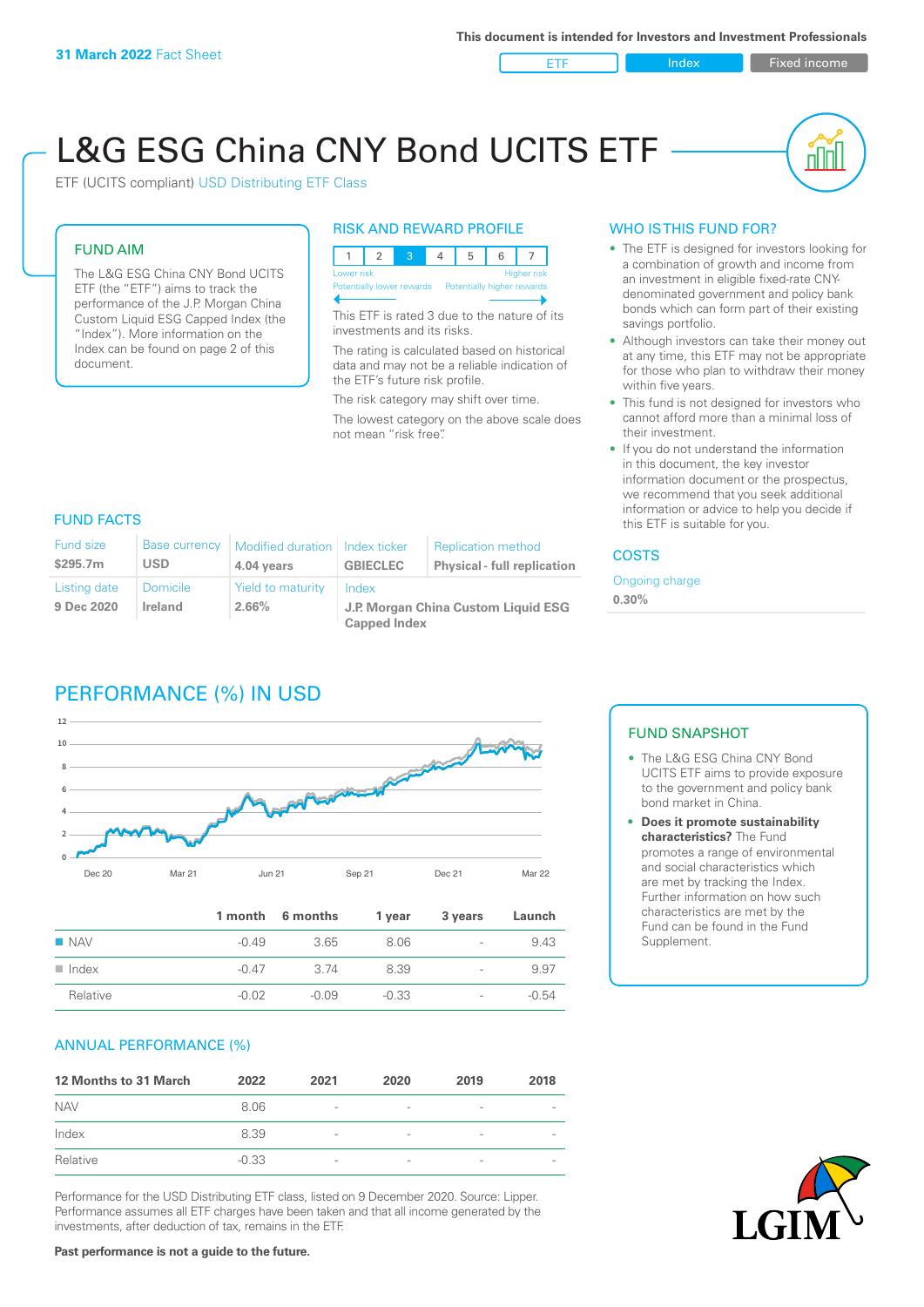# L&G ESG China CNY Bond UCITS ETF

ETF (UCITS compliant) USD Distributing ETF Class

## PORTFOLIO BREAKDOWN

All data source LGIM unless otherwise stated. Totals may not sum due to rounding. In order to minimise transaction costs, the Fund will not always own all the assets that constitute the index and on occasion it will own assets that are not in the index. The number of fund holdings can also differ from the index due to corporate events and proxy holdings.

|                     |       |                                                           |              | Top 10 holdings 17.7%<br>Rest of portfolio 82.3%<br>No. of holdings in ETF 156<br>No. of constituents in Index 161                                                                                                                           |                                                                    |  |
|---------------------|-------|-----------------------------------------------------------|--------------|----------------------------------------------------------------------------------------------------------------------------------------------------------------------------------------------------------------------------------------------|--------------------------------------------------------------------|--|
| <b>CURRENCY (%)</b> |       | <b>YEARSTO MATURITY (%)</b>                               |              | TOP 10 HOLDINGS (%)                                                                                                                                                                                                                          |                                                                    |  |
| $\blacksquare$ CNY  | 100.0 | $\blacksquare$ 0 - 5 Years<br>$\blacksquare$ 5 - 10 Years | 61.1<br>38.9 | China 3.27% 19/11/30<br>China 2.85% 04/06/27<br>China 3.02% 22/10/25<br>China 1.99% 09/04/25<br>China 2.68% 21/05/30<br>China 2.88% 05/11/23<br>China 3.28% 03/12/27<br>China 3.02% 27/05/31<br>China 2.84% 08/04/24<br>China 3.25% 06/06/26 | 1.9<br>1.9<br>1.9<br>1.8<br>1.8<br>1.8<br>1.7<br>1.7<br>1.6<br>1.6 |  |
|                     |       | <b>COUNTRY (%)</b><br>China                               | 100.0        |                                                                                                                                                                                                                                              |                                                                    |  |

#### INDEX DESCRIPTION

The Index aims to track the performance of eligible fixed-rate, bullet, CNY-denominated government and policy bank bonds. The index applies an ESG scoring and screening methodology to tilt toward issuers ranked higher on ESG criteria, and to underweight issuers that rank lower.

#### INDEX FUND MANAGEMENT TEAM



The Index Fund Management team comprises 25 fund managers, supported by two analysts. Management oversight is provided by the Global Head of Index Funds. The team has average industry experience of 15 years, of which seven years has been at LGIM, and is focused on achieving the equally important objectives of close tracking and maximising returns.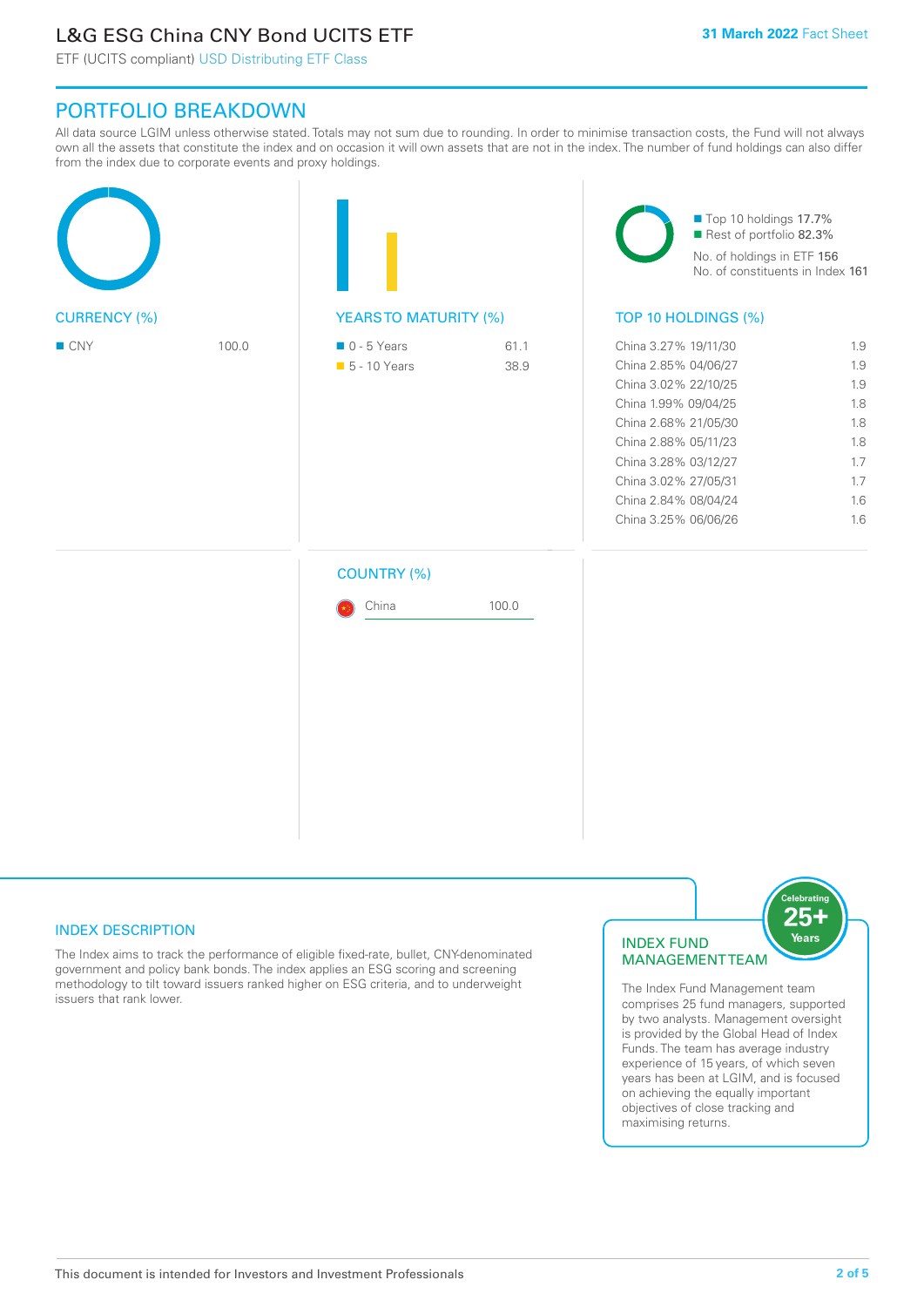# L&G ESG China CNY Bond UCITS ETF

ETF (UCITS compliant) USD Distributing ETF Class

#### KEY RISKS

- The value of an investment and any income taken from it is not guaranteed and can go down as well as up; you may not get back the amount you originally invested.
- An investment in the ETF involves a significant degree of risk. Any decision to invest should be based on the information contained in the relevant prospectus. Prospective investors should obtain their own independent accounting, tax and legal advice and should consult their own professional advisers to ascertain the suitability of the ETF as an investment.
- Investing in emerging market government and policy bank bonds will expose the ETF to any political, social and economic instability in the relevant countries. Investing in the Chinese Interbank Bond Market via Bond Connect is subject to regulatory risk. The governing rules and regulations of this regime may be subject to change with minimal notice and have the potential to be applied retrospectively. Any suspension imposed by the Chinese authorities on the trading of securities via Bond Connect would have adverse implications for the acquisition and disposition of the ETF's assets.
- Changes to interest rates will have a significant impact on bond prices and the ETF's value.
- If a bond issuer fails to make scheduled coupon payments or fails to repay the principal amount of a bond at maturity (i.e. is in "default"), this may significantly impact the ETF's value.
- Bond markets can be "illiquid" (i.e. have limited trading activity) which may mean that the ETF is not able to buy and sell bonds at fair prices.
- Third party service providers (such as counterparties entering into financial derivative instruments with the ETF or the ETF's depositary) may go bankrupt and fail to pay money due to the ETF or return property belonging to the ETF.
- If the Index provider stops calculating the Index or if the ETF's license to track the Index is terminated, the ETF may have to be closed.
- It may not always be possible to buy and sell ETF shares on a stock exchange or at prices closely reflecting the NAV.
- There is no capital guarantee or protection on the value of the ETF. Investors can lose all the capital invested in the ETF.
- Please refer to the "Risk Factors" section of the Issuer's Prospectus and the Fund Supplement.

For mo[re inf](https://www.lgimetf.com/)ormation, please refer to the key investor information document on our website M

#### TRADING INFORMATION

| <b>Exchange</b>           | <b>Currency ISIN</b> |                                   | <b>SEDOL</b>         | <b>Ticker Bloomberg</b> |
|---------------------------|----------------------|-----------------------------------|----------------------|-------------------------|
| London Stock Exchange USD |                      | IE00BLRPOL76                      | BMHMZG3 DRGN DRGN LN |                         |
| London Stock Exchange GBP |                      | IE00BLRPOL76                      | BMVSW99 DRGG DRGG LN |                         |
| Deutsche Börse            | EUR                  | IE00BLRPOL76 BMHMZF2 DRGN DRGN GY |                      |                         |
| Borsa Italiana            | EUR                  | <b>IFOOBL RPOL 76</b>             | BMHMZD0 DRGN DRGN IM |                         |
| <b>SIX Swiss Exchange</b> | CHF.                 | IE00BLRPOL76                      | BI FHF63             | DRGN DRGN SW            |

The currency shown is the trading currency of the listing.



#### SPOTLIGHT ON LEGAL & GENERAL INVESTMENT MANAGEMENT

We are one of Europe's largest asset managers and a major global investor, with assets under management of £1,421.5 billion (as at 31 December 2021). We work with a wide range of global clients, including pension schemes, sovereign wealth funds, fund distributors and retail investors.

Source: LGIM internal data as at 31 December 2021. The AUM disclosed aggregates the assets managed by LGIM in the UK, LGIMA in the US and LGIM Asia in Hong Kong. The AUM includes the value of securities and derivatives positions.

### COUNTRY REGISTRATION



#### AVAILABILITY

| <b>ISA</b> eligible             | Yes |
|---------------------------------|-----|
| SIPP eligible                   | Yes |
| <b>UK Fund Reporting Status</b> | Yes |

#### TO FIND OUT MORE





Call **0345 070 8684**



Lines are open Monday to Friday 8.30am to 6.00pm. We may record and monitor calls. Call charges will vary.

#### **Index Disclaimer**

Information has been obtained from sources believed to be reliable but J.P. Morgan does not warrant its completeness or accuracy. The Index is used with permission. The Index may not be copied, used, or distributed without J.P. Morgan's prior written approval. Copyright 2021, J.P. Morgan Chase & Co. All rights reserved.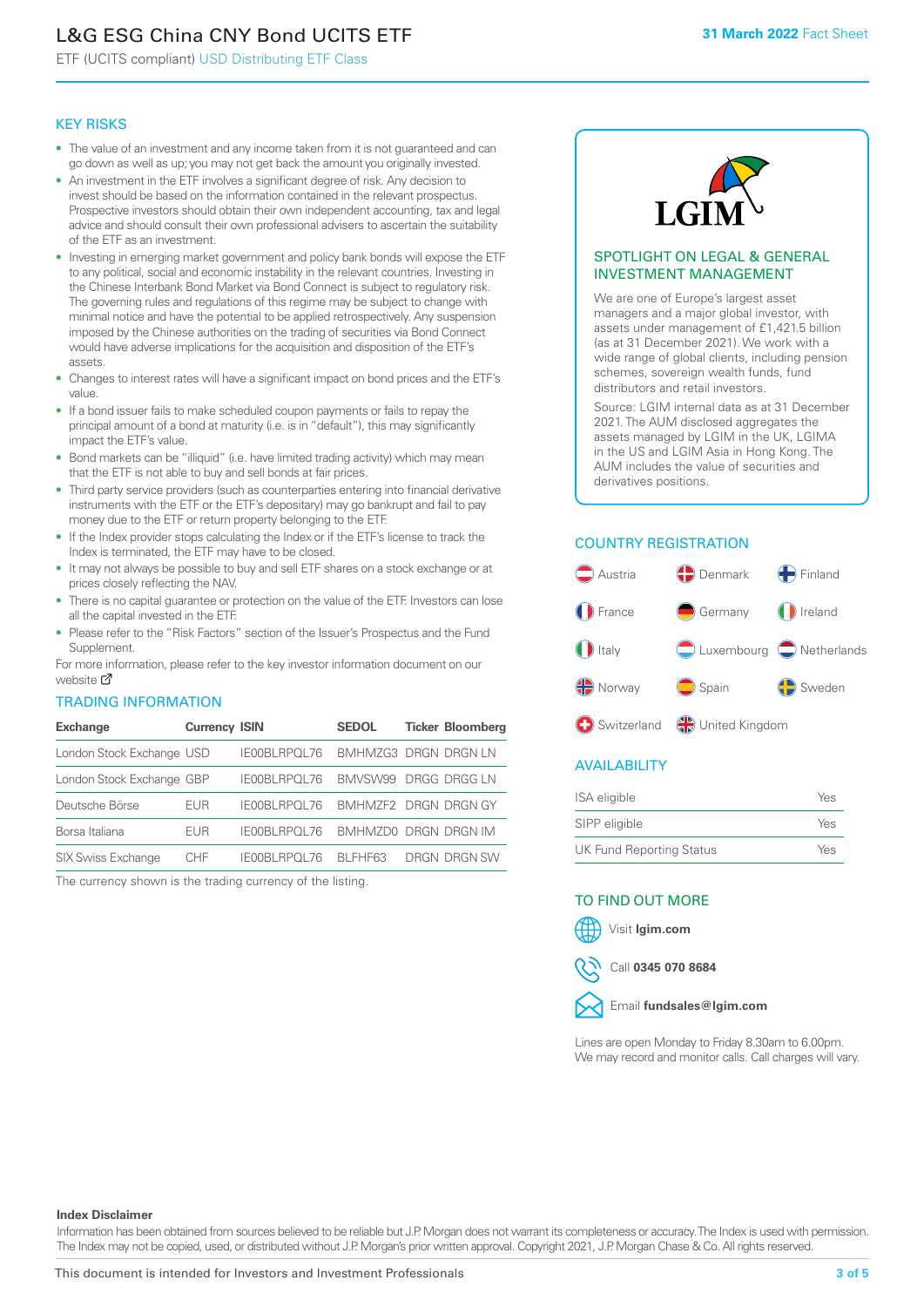# L&G ESG China CNY Bond UCITS ETF

ETF (UCITS compliant) USD Distributing ETF Class

#### **Important Information**

A copy of the English version of the prospectus of the Fund is available on LGIM Fund Centre and may also be obtained from Legal & General Investment Management, 2 Dublin Landings, Office 1-W-131, North Dock, Dublin 1, Ireland. Where required under national rules, the key investor information document will also be available in the local language of the relevant EEA Member State. A summary of investor rights associated with an investment in the Fund shall be available from www. lgim.com/investor\_rights

We are also obliged to disclose that the Management Company has the right to terminate the arrangements made for marketing.

A decision may be taken at any time to terminate the arrangements made for the marketing of the Fund in any EEA Member State in which it is currently marketed. In such circumstances, Shareholders in the affected EEA Member State will be notified of this decision and will be provided with the opportunity to redeem their shareholding in the Fund free of any charges or deductions for at least 30 working days from the date of such notification.

This is a marketing communication. Please refer to the prospectus of the Fund and to the KIID before making any final investment decisions.

**In the United Kingdom and outside the European Economic Area,** this document is issued by Legal & General Investment Management Limited, authorised and regulated by the Financial Conduct Authority, No. 119272. Registered in England and Wales No. 02091894 with registered office at One Coleman Street, London, EC2R 5AA.

**In the European Economic Area,** this document is issued by LGIM Managers (Europe) Limited, authorised by the Central Bank of Ireland as a UCITS management company (pursuant to European Communities (Undertakings for Collective Investment in Transferable Securities) Regulations, 2011 (S.I. No. 352 of 2011), as amended) and as an alternative investment fund manager with "top up" permissions which enable the firm to carry out certain additional MiFID investment services (pursuant to the European Union (Alternative Investment Fund Managers) Regulations 2013 (S.I. No. 257 of 2013), as amended). Registered in Ireland with the Companies Registration Office (No. 609677). Registered Office: 70 Sir John Rogerson's Quay, Dublin, 2, Ireland. Regulated by the Central Bank of Ireland (No. C173733).

LGIM Managers (Europe) Limited operates a branch network in the European Economic Area, which is subject to supervision by the Central Bank of Ireland. In Italy, the branch office of LGIM Managers (Europe) Limited is subject to limited supervision by the Commissione Nazionale per le società e la Borsa ("CONSOB") and is registered with Banca d'Italia (no. 23978.0) with registered office at Via Uberto Visconti di Modrone, 15, 20122 Milan, (Companies' Register no. MI - 2557936). In Germany, the branch office of LGIM Managers (Europe) Limited is subject to limited supervision by the German Federal Financial Supervisory Authority ("BaFin"). In the Netherlands, the branch office of LGIM Managers (Europe) Limited is subject to limited supervision by the Dutch Authority for the Financial Markets ("AFM") and it is included in the register held by the AFM and registered with the trade register of the Chamber of Commerce under number 74481231. Details about the full extent of our relevant authorisations and permissions are available from us upon request. For further information on our products (including the product prospectuses), please visit our website.

The shares (the "Shares") discussed in this document are issued in relation to the relevant sub-fund (or share class(es) thereof) described in this document (together, the "Fund").

Copyright © 2022 Legal & General. This document is subject to copyright. Any unauthorised use is strictly prohibited. All rights are reserved.

**No investment advice:** We are required to clarify that we are not acting for you in any way in relation to the investment or investment activity to which this document relates. In particular, we will not provide any investment services to you and or advise you on the merits of, or make any recommendation to you in relation to, the terms of any transaction. None of our representatives are authorised to behave in any way which would lead you to believe otherwise. We are not, therefore, responsible for providing you with the protections afforded to some of our clients and you should seek your own independent legal, investment and tax or other advice as you see fit.

**United States information:** This document is not, and under no circumstances is to be construed as, an advertisement or any other step in furtherance of a public offering of shares in the United States or any province or territory thereof, where none of the Fund or the Shares are authorised or registered for distribution and where no prospectus of the Fund has been filed with any securities commission or regulatory authority. Neither this document nor any copy hereof should be taken, transmitted or distributed (directly or indirectly) into the United States. Neither the Fund nor any of the Shares have been or will be registered under the United States Securities Act of 1933 or the Investment Company Act of 1940 or qualified under any applicable state securities statutes.

**No guarantee of accuracy:** This document may contain independent market commentary prepared by us based on publicly available information. We do not warrant, guarantee or otherwise confirm the accuracy or correctness of any information contained herein and any opinions related to product or market activity may change. Any third party data providers used to source the information in this document make no warranties or claims of any kind relating to such data.

**Historical performance** is no indication of future performance: Any historical performance included in this document may be based on back testing. Back testing is the process of evaluating an investment strategy by applying it to historical data to simulate what the performance of such strategy would have been. However, back tested performance is purely hypothetical and is provided in this document solely for informational purposes. Back tested data does not represent actual performance and should not be interpreted as an indication of actual or future performance.

**No offer for sale:** The information contained in this document is neither an offer for sale nor a solicitation of an offer to buy securities. This document should not be used as the basis for any investment decision.

**Risk Warnings:** The Shares are products involving a significant degree of risk and may not be suitable for all types of investor. Any decision to invest should be based on the information contained in the prospectus of the Fund (or any supplements thereto) which includes, inter alia, information on certain risks associated with an investment. The price of any securities may go up or down and an investor may not get back the amount invested. Investors should only invest in a currency-hedged share class if they are willing to forego potential gains from appreciations in the currencies in which the Fund's assets are denominated against the currency of denomination of the relevant hedged share class. Currency hedging employed with respect to the hedged share classes aims to reduce currency risk rather than to eliminate it completely. Investors should also refer to the risk factor entitled "Currency" in the section of the Prospectus entitled "Risk Factors".

**Prospectus:** Investors should refer to the section entitled "Risk Factors" in the Fund's prospectus for further details of these and other risks associated with an investment in the Shares. The information in this document is designed solely for use in the relevant countries in which the Fund has been registered for public distribution and is not intended for residents of any other countries. The distribution of the prospectus and the offering, sale and delivery of Shares in other jurisdictions may be restricted by law.

**For United Kingdom investors:** The Fund is a recognised scheme under section 264 of the Financial Services and Markets Act 2000 and so the prospectus may be distributed to investors in the United Kingdom. Copies of all documents (i.e. the prospectus, the key investor information document, the latest annual audited report and financial statements and semi-annual unaudited report and financial statements and the constitution) are available in the United Kingdom from www.lgim.com.